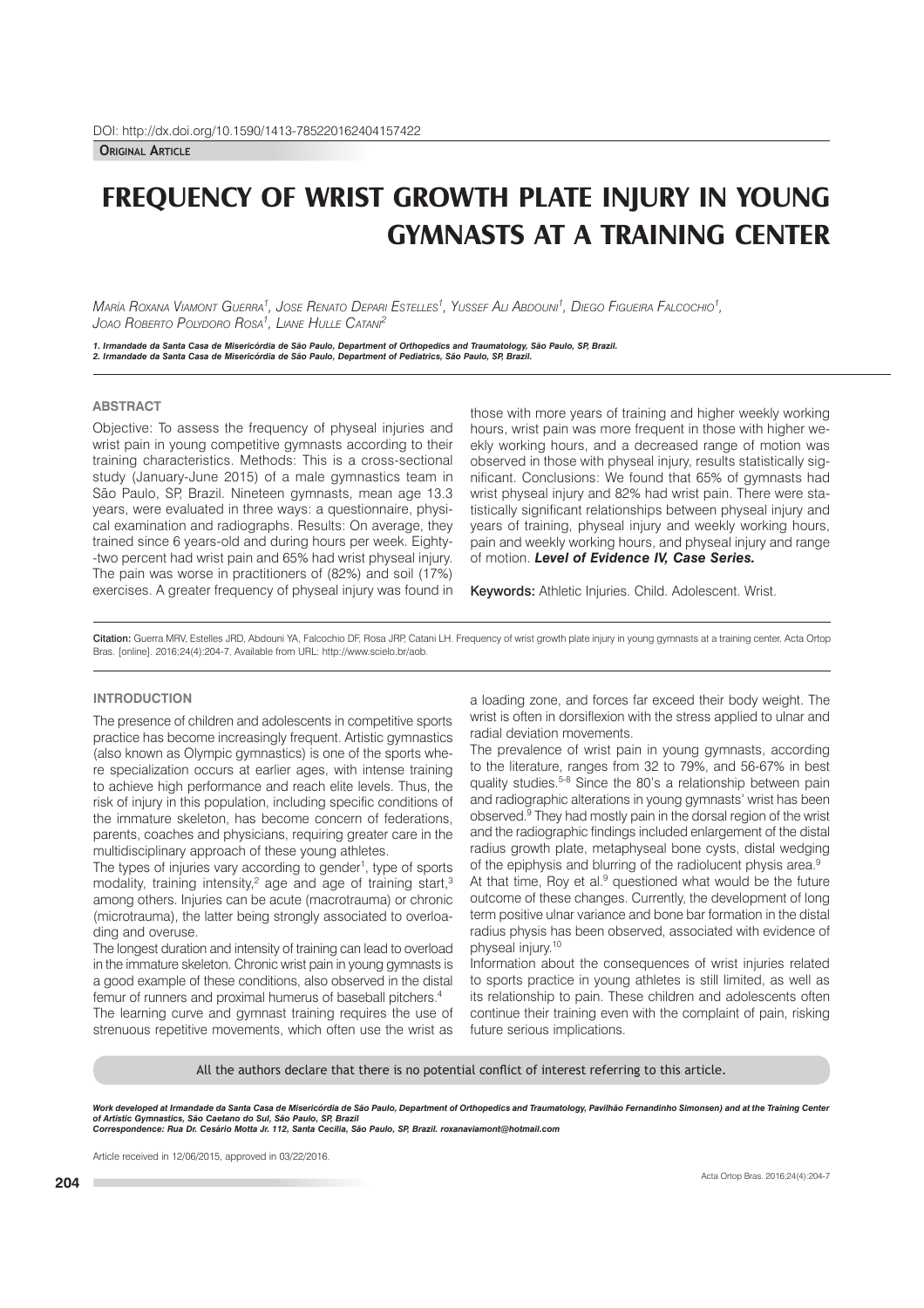Despite the sports gesture is similar for all athletes, training rhythm, guidance, and monitoring of these young athletes vary from one population to another.

The objective of this study was to evaluate the frequency of physeal injuries and pain in competitive young gymnasts' wrists and some characteristics of their training in a Brazilian gymnastics training center.

## **MATERIALS AND METHODS**

A cross-sectional study was conducted to assess the presence of pain and injury of the physis of gymnasts' wrists from a male team at a gymnastics training center in São Paulo, SP, Brazil, between January and June 2015. The study included 19 gymnasts, aged between 9 and 18 years (mean 13.3 years old). Both wrists were evaluated, regardless of pain complaints. Inclusion criteria were practicing competitive sport at national or international level, and the presence of open physis on radiographs. The study excluded athletes who had traumatic injuries associated with upper limb and those who did not have X-rays. The evaluation of the gymnasts was made in three stages. First, a questionnaire was applied to athletes, which included the following items: age of onset of sports practice; years of training; number of hours of weekly training; performed modalities and exercises; presence of wrist pain, duration and intensity (by visual analogue pain scale); restrictions on training due to pain and if there was any reduction in performance.

In the second stage, a physical examination took place, where the following parameters were assessed: pain to palpation, active and passive arc movement including flexion, Extension, radial deviation and ulnar deviation (measured with a goniometer). As a third step of the study, we evaluated the bilateral, anteroposterior and lateral views, and absolute profile of wrists radiographs, in order to evaluate the appearance of the distal physis of the radius and ulna. We considered as signs of injury on the growth plate: enlargement of the distal radial physis, metaphyseal bone cysts, wedging distal epiphysis and blurring of the radiolucent physis area.<sup>11</sup> The inclination ulnar and volar angle of the radius were also measured.

These data were, then, statistically analyzed by Mann-Whitney test and chi-square test using SPSS V17 software, Minitab 16 and Office Excel 2010. Statistical significance was considered at *p*<0.05.

All study participants or their legal guardians signed a Free and Informed Consent form. The Ethics Committee approval number is CAAE 44941715.5.0000.5479.

#### **RESULTS**

The evaluated gymnasts started their training between 4 and 9 years of age (mean age 6 years old), practicing on average for 7.8 years, training on average 25.7 hours weekly.

The training was conducted continuously in all units of the male artistic gymnastics (floor, pommel horse, jumping table, parallel bars, horizontal bar and rings). All athletes had national and/or international competitive levels.

The prevalence of wrist pain was 82%, 53% bilaterally. Of those who had wrist pain, the average time for the manifestations of pain was 10.9 months and the intensity of pain (VAS) averaged 3.7 points.

Among those who complained of wrist pain, 47% reported that the pain limited their performance during training. The pain was reported during specific modalities in training: horse (82%), soil

Acta Ortop Bras. 2016;24(4):204-7

(17%) and parallel bars (12%). Only one athlete had to interrupt training for 21 days. On physical examination, the range of motion amplitude is shown in Table 1.

Physis injuries were found in radiographs in 65% of athletes, 53% bilaterally. (Figure 1) Furthermore, in the anteroposterior radiographs of the wrist, the average value of radio ulnar inclination was 18.1º, and in the wrist profile radiograph, the average volar inclination of the radius was 6.7º. (Figure 2)

There was no difference in the association between physeal alterations with the age of onset of sports practice. However, there was a statistically significant difference in physis injury when the following variables were taken into account: years of training and hours of training per week. In these cases, the means were always higher in the group with radiographic change (*p*<0.05). (Figures 3 and 4)

Regarding wrist pain, there was only a statistically significant difference regarding the weekly working hours, so that those who had wrist pain trained for more hours per week ( $p=0.037$ ). As for the relationship between wrist pain and years of training or age of onset of sports practice, there was no statistically significant difference.

| Table 1. Mean values of active and passive arc of movement of the wrists. |                |                   |                |                                                                                               |                  |                          |                 |                         |
|---------------------------------------------------------------------------|----------------|-------------------|----------------|-----------------------------------------------------------------------------------------------|------------------|--------------------------|-----------------|-------------------------|
|                                                                           |                | Active Passive    | Active         | <b>Passive</b><br>Flexion Flexion Extension Extension deviation deviation deviation deviation | Active<br>radial | <b>Passive</b><br>radial | Active<br>ulnar | <b>Passive</b><br>ulnar |
| Right<br>wrist                                                            | $66^{\circ}$   | 86.9 <sup>°</sup> | $59.1^{\circ}$ | $76.7^{\circ}$                                                                                | $22.3^{\circ}$   | $34.1^{\circ}$           | $35.6^{\circ}$  | $48.7^{\circ}$          |
| Left<br>wrist                                                             | $68.5^{\circ}$ | 85.8 <sup>°</sup> | $57.3^{\circ}$ | 74°                                                                                           | $26.2^{\circ}$   | $36.8^{\circ}$           | $34.3^{\circ}$  | 48.9º                   |



Figure 1. Front and profile x-ray of the right wrist of a young athlete with complain of wrist pain. Observe the enlargement of the distal physis of the radius and ulna and blurring of the radiolucent physis area.<sup>11</sup>



Figure 2. Front and profile x-ray of the left wrist of a young athlete without complain of wrist pain Observe the marks at ulnar (20º) and radial (9º) inclinations, respectively.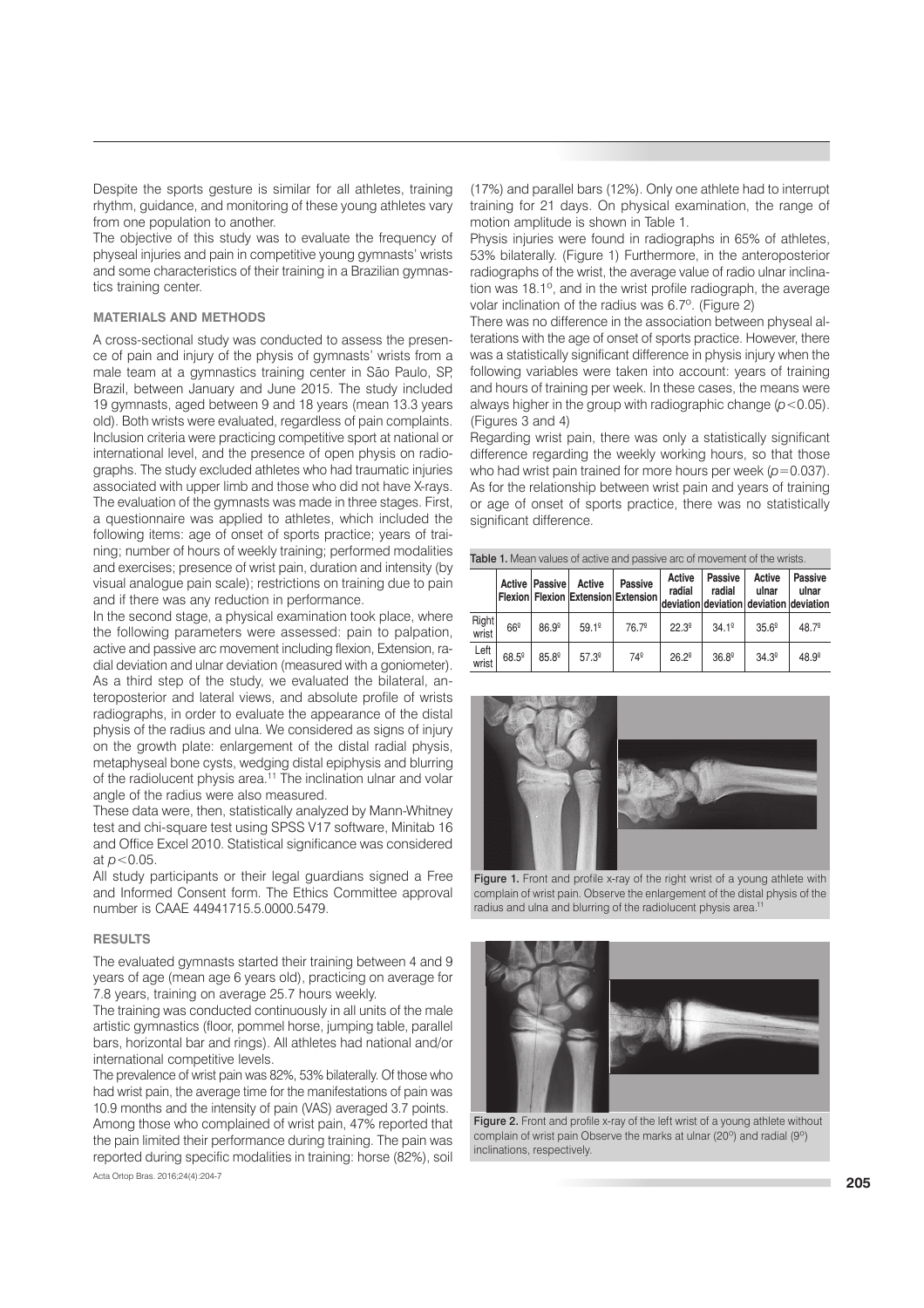Assessing the range of motion of the wrists, we observed a statistically significant decrease in passive Extension and active and passive radial deviation in cases where the appearance of the radial physis was altered (*p*<0.05, Table 2).

Regarding the analysis of the ulnar and volar inclination angles radio on x-rays, it was found that those with wrist pain had a higher average ulnar inclination of the radius (19.1º) than those who had no pain (16.2º), with *p*=0.021. We found a trend for increased volar inclination of the radius in patients reporting wrist pain, but without statistical significance (7.8° in gymnasts







Figure 4. Relationship between radial and ulnar distal physeal injury and weekly training hours.

|  |  |  |  | Table 2. Relationship between radial physis aspect and arc of movement. |
|--|--|--|--|-------------------------------------------------------------------------|
|  |  |  |  |                                                                         |

| Physis aspect     | <b>Radius Distal</b> | Mean | <b>Standard</b><br>deviation | N  | IC  | p-value |
|-------------------|----------------------|------|------------------------------|----|-----|---------|
| Active flexion    | Altered              | 67.2 | 9.8                          | 39 | 3.1 | 0.187   |
|                   | Normal               | 72.4 | 12.1                         | 18 | 5.6 |         |
| Passive flexion   | Altered              | 85.4 | 13.1                         | 39 | 4.1 | 0.103   |
|                   | Normal               | 90.8 | 11.8                         | 18 | 5.5 |         |
| Active extension  | Altered              | 59.4 | 9.2                          | 40 | 2.9 | 0.103   |
|                   | Normal               | 62.8 | 7.8                          | 18 | 3.6 |         |
| Passive extension | Altered              | 73.8 | 9.2                          | 39 | 2.9 | < 0.001 |
|                   | Normal               | 85.3 | 7.1                          | 18 | 3.3 |         |
| Active radial     | Altered              | 22.5 | 5.6                          | 35 | 1.9 | < 0.001 |
| deviation         | Normal               | 28.7 | 5.4                          | 18 | 2.5 |         |
| Passive radial    | Altered              | 33.3 | 6.8                          | 35 | 2.3 | < 0.001 |
| deviation         | Normal               | 43.0 | 5.7                          | 18 | 2.6 |         |
| Active ulnar      | Altered              | 36.5 | 5.2                          | 35 | 1.7 | 0.566   |
| deviation         | Normal               | 35.5 | 5.4                          | 18 | 2.5 |         |
| Passive ulnar     | Altered              | 49.8 | 5.1                          | 35 | 1.7 | 0.831   |
| deviation         | Normal               | 49.7 | 7.8                          | 18 | 3.6 |         |

with pain, 4.3° in those without pain,  $p=0.067$ ). There was no relationship between distal physeal injury of the radius and wrist pain (*p*=0.493) and distal physeal injury of the ulna and wrist pain (*p*=0.455), which shows them to be independent variables.

## **DISCUSSION**

The increasing competitiveness and technical level in gymnastics are taking every time younger children to intense training routine aiming performance and high yield. Much has been discussed in the literature on the implications of these activities in the immature skeleton. Overload on the wrist of these athletes can become a threatening factor for their career, and can lead to harmful future consequences.

Studies show that the age of onset of this sport ranges from 3 to 12 years old, an approximate average of 5 and 7 years old, $7,12,13$  which is in line with the mean age found in this study, of 6 years old on average (range, 4 to 9 years). There were no studies mentioning the time elapsed since the start of training. As for the training intensity, in terms of weekly working hours, the literature shows that elite gymnasts often train on average 27-36h per week,<sup>9,12,13</sup> higher than average in this study (25.7h per week). In a recent systematic review, Kox et al.,<sup>3</sup> in 2015, observed a prevalence of wrist pain in young athletes of 32-73%, narrowing to 56-67% in best quality studies.<sup>7.8</sup> Very high numbers that can reach 82%, as in the present study. The correlation of pain with clinical findings and possible outcomes remains unclear.

DiFiori et al.<sup>7</sup> observed in a study with 59 gymnasts that the most important factors associated with wrist pain were high technical level, older athletes with more years of training, while in this study it was found that there are statistically significant only for wrist pain and increased weekly working hours. In the same study, as in others, an association between wrist pain and radiographs with physeal injury has been described.<sup>5-9,14-16</sup> Unlike the present study, in which there was no significant association between injury in the distal physis of the radius or ulna and wrist pain.

The subjectivity of pain perception may be an obstacle when it comes to a pediatric athletic population. Nemeth et al.<sup>11</sup> observed in a group of 68 Olympic level patients aged 6-13 years old, that the older ones (over 11 years old) have a better characterization of pain and understanding of its implications than the younger ones, mostly 6-8 year old. The authors warned about the risks that many of them understand pain as something to be overcome to improve performance, as if it were part of the training. In the present study, it was observed that, although there was wrist pain complaints in 82% of gymnasts, its intensity (according to the visual analog pain scale) showed an average of 3.7 points, a reason probably most athletes did not miss trainings. However, 47% of gymnasts reported that the pain limited their performance.

The sports modalities that worsened pain were the pommel horse (82%), soil exercises (17%) and parallel bars (12%), probably because those are activities that increase the radio-carpal impact. DiFiori et al.<sup>6,7</sup> also showed that the activities that were associated with wrist pain were soil exercises and pommel horse.<sup>14</sup>

During the physical examination, it was found that only five gymnasts had pain reproduced by palpation, similar to that observed by DiFiori et al.,<sup>7</sup> in which only two of the 33 athletes had it.

Some authors noted some advantages in gymnastics practice in the pediatric population. In a study with 84 girls training up

Acta Ortop Bras. 2016;24(4):204-7